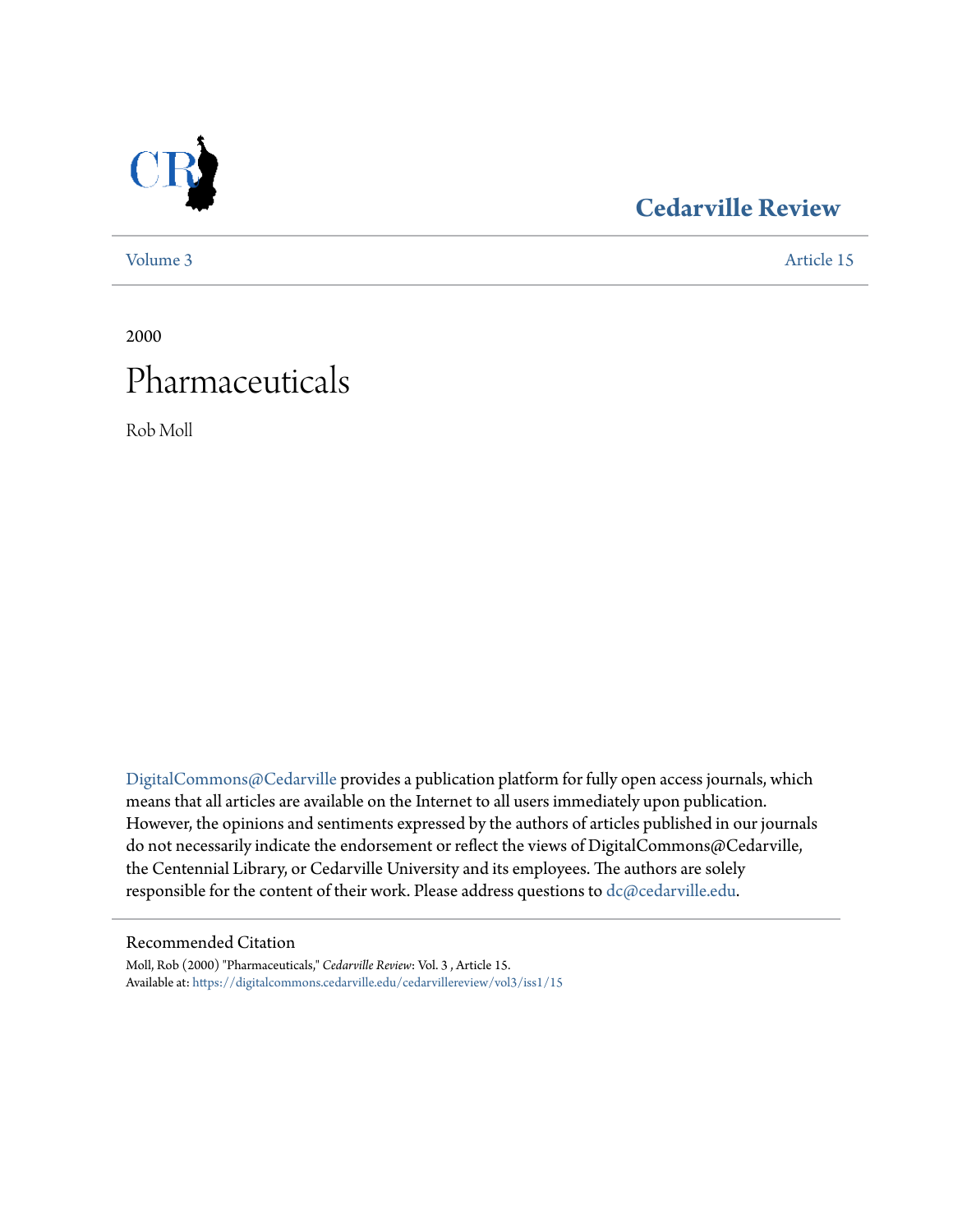## Pharmaceuticals

Browse the contents of [this issue](https://digitalcommons.cedarville.edu/cedarvillereview/vol3/iss1) of *Cedarville Review*.

#### **Keywords**

Creative writing

# **Creative Commons License**

This work is licensed under a [Creative Commons Attribution-Noncommercial-No Derivative Works 4.0](http://creativecommons.org/licenses/by-nc-nd/4.0/) [License.](http://creativecommons.org/licenses/by-nc-nd/4.0/)

Follow this and additional works at: [https://digitalcommons.cedarville.edu/cedarvillereview](https://digitalcommons.cedarville.edu/cedarvillereview?utm_source=digitalcommons.cedarville.edu%2Fcedarvillereview%2Fvol3%2Fiss1%2F15&utm_medium=PDF&utm_campaign=PDFCoverPages)



Part of the [Fiction Commons](http://network.bepress.com/hgg/discipline/1151?utm_source=digitalcommons.cedarville.edu%2Fcedarvillereview%2Fvol3%2Fiss1%2F15&utm_medium=PDF&utm_campaign=PDFCoverPages)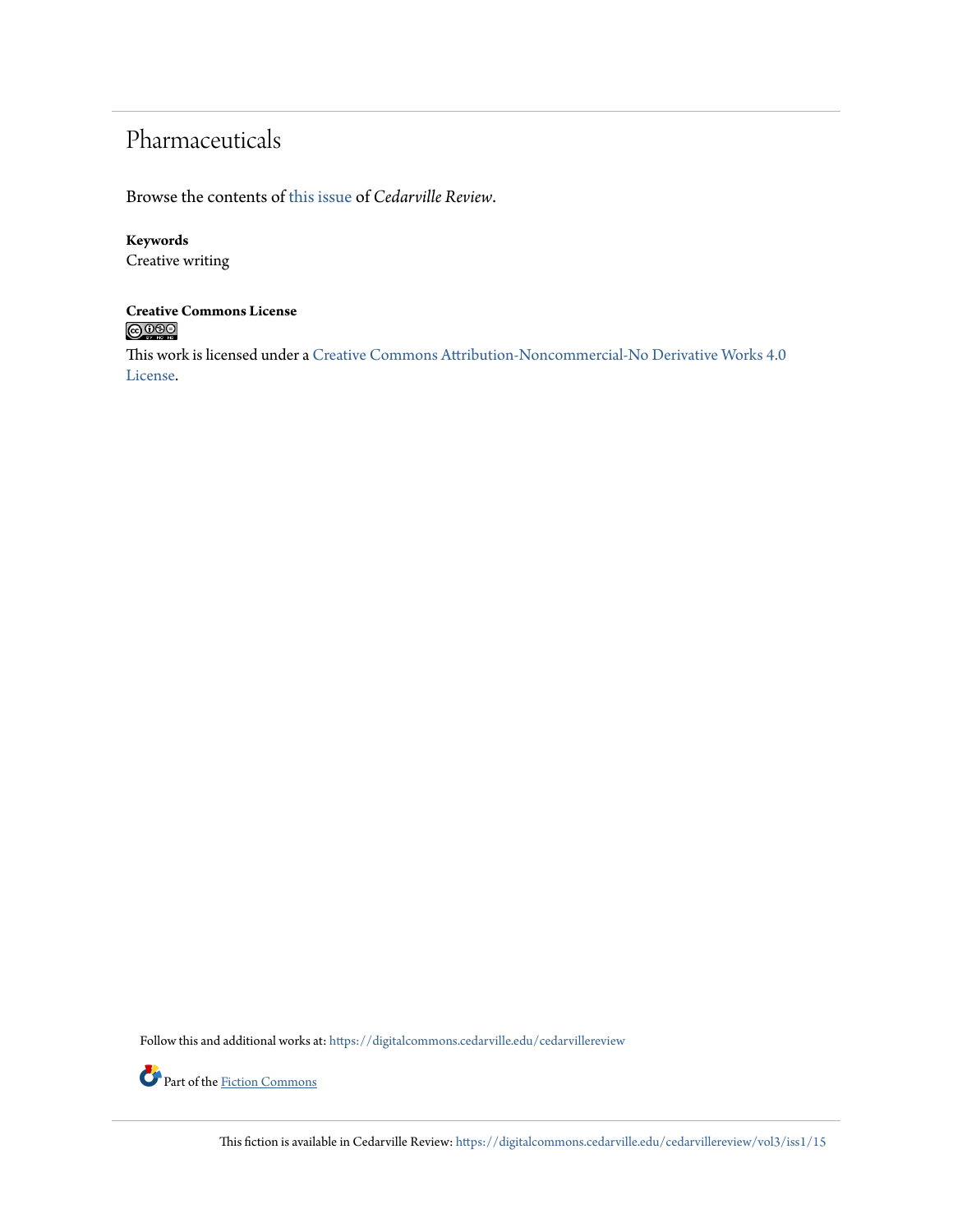### Pharmaceuticals 3:€ Rob Moll

On a quite suburban Friday night, a couple prepared a meal for some friends. They lived in a small house with an extra bedroom, which was empty except for a bed and a dresser. They said it could always be used for company - often friends and relatives would stay a night- but eventually it would be for the baby. The baby showed no promise of arriving within the next nine months, however.

"Will you peel those carrots for me?" Janet asked her husband. One of Roger's college buddies was coming into town and they decided their families should have dinner together. Jeff and his wife were bringing their one-year-old daughter. Jeff and Roger hadn't seen each other since before Jeff's daughter was born. Roger remembered Jeff being the last one of his friends that he figured would settle down like that.

Roger obeyed without a word. He grabbed the carrots one by one and sliced off the skin into the trashcan.

"Don't forget to cut off the ends and cut them into fourths so we can serve them with the dip."

Roger finished peeling his third carrot and cut off the ends of it and the other two. He cut each one in half and then cut the halves long ways twice. He placed them on a section of the plate with white dip in the middle.

"Anything else?" Roger wasn't much of a cook and though he made good conversation, he needed help planning out an evening. For this type of thing, Janet was in charge and he helped with whatever Janet wanted him to. Today he was a little absent minded.

"Just put them on the coffee table."

He walked into the living room. His feet made no noise as he walked across the wood floor. He set the plate on the coffee table in front of a blue and white couch. On the other side of the room was a TV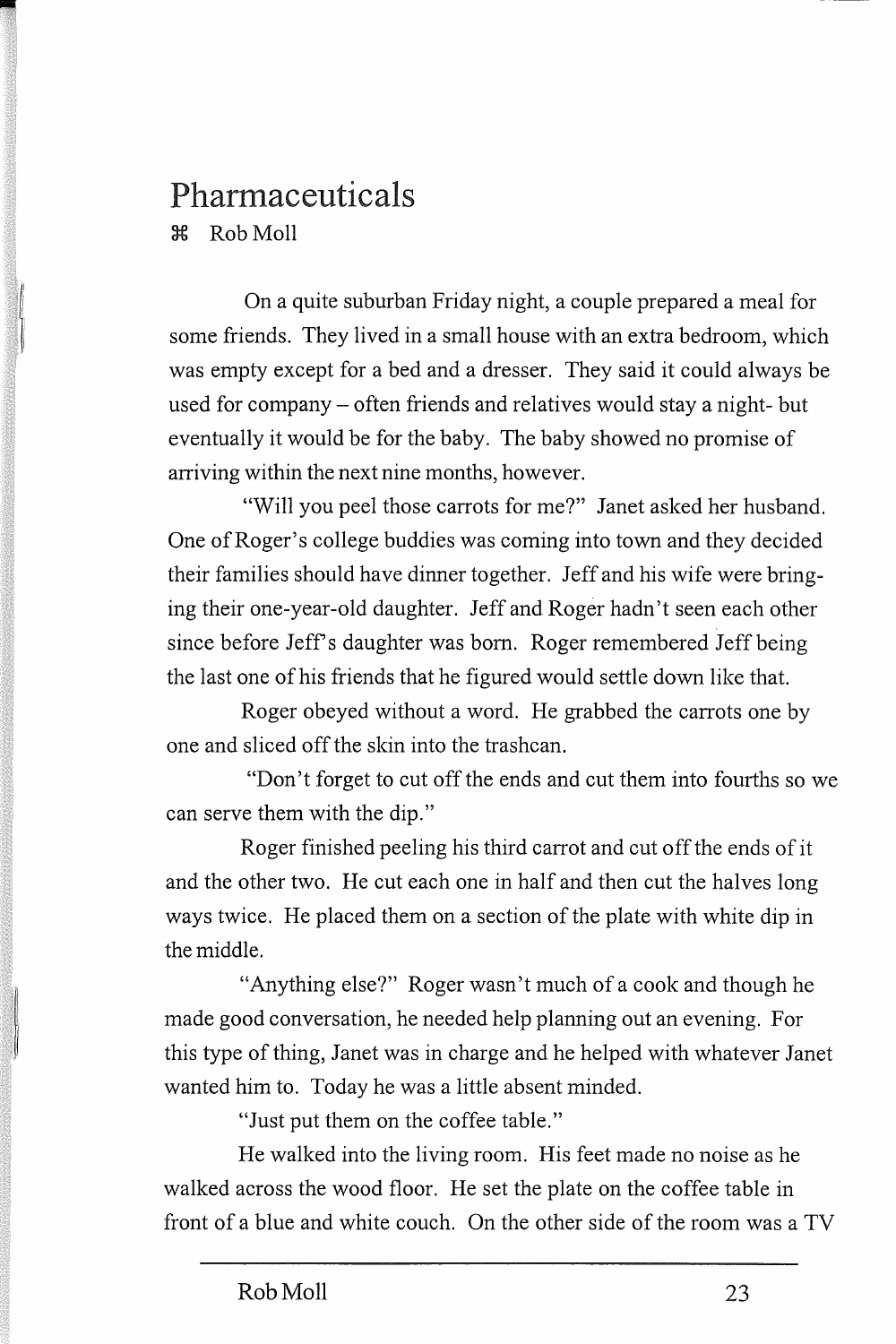and on either side of that, a window.

Walking back into the kitchen, he looked out the window into his back yard. A wooden deck stuck out into the yard. Tall bushes and a gray shed separated their back yard from the surrounding ones. Roger noticed the lawn needed mowing. He remembered that he used to walk behind his dad as he mowed the lawn. Sometimes he would mow out a maze of trails, which Roger would run over pretending that the tall grass was hot lava. He decided that he would mow the lawn the *next* afternoon.

Roger thought a little about his childhood as he wraithishly walked back into the kitchen. He leaned against the counter behind his wife who was checking on a casserole in the oven. It was almost done.

"Whoa, you scared me!" she said as she turned around. "What's the matter, you look like you've been on another planet?"

"Nothing, I was just thinking."

"Honey, you're going to kill yourself. Stop thinking about it. Is the bread cooled off yet?" It had been out of the oven for about fifteen minutes. Roger lifted the dishtowel off of the pan and looked underneath it. It was white and smelled warm. The skin stretched above the top of the pan. He touched it to see if the inside would be ready. It was warm enough to steam up as it was sliced.

"She's ready to come out ... of the pan."

Janet was looking in a cupboard above the counter for something. She stood on her tiptoes and stretched out her hand to reach a jar. Roger felt that heart-skipping sensation that one feels just before he falls in love. It had been a long time since he looked at her that way. It isn't that they were growing apart, they hadn't been married long enough for that, but thay had gotten used to each other. He saw that figure every night for two years before he fell asleep. She was still as beautiful to him as ever; only it didn't make an impression as often. Roger hoped that they would be together for the rest of their lives.

"Do you ever think that sometimes ... ? Sometimes?" he asked.

"Sometimes what?" she was still trying to reach the jar. After she grabbed the jar, Janet turned around and caught him looking at her.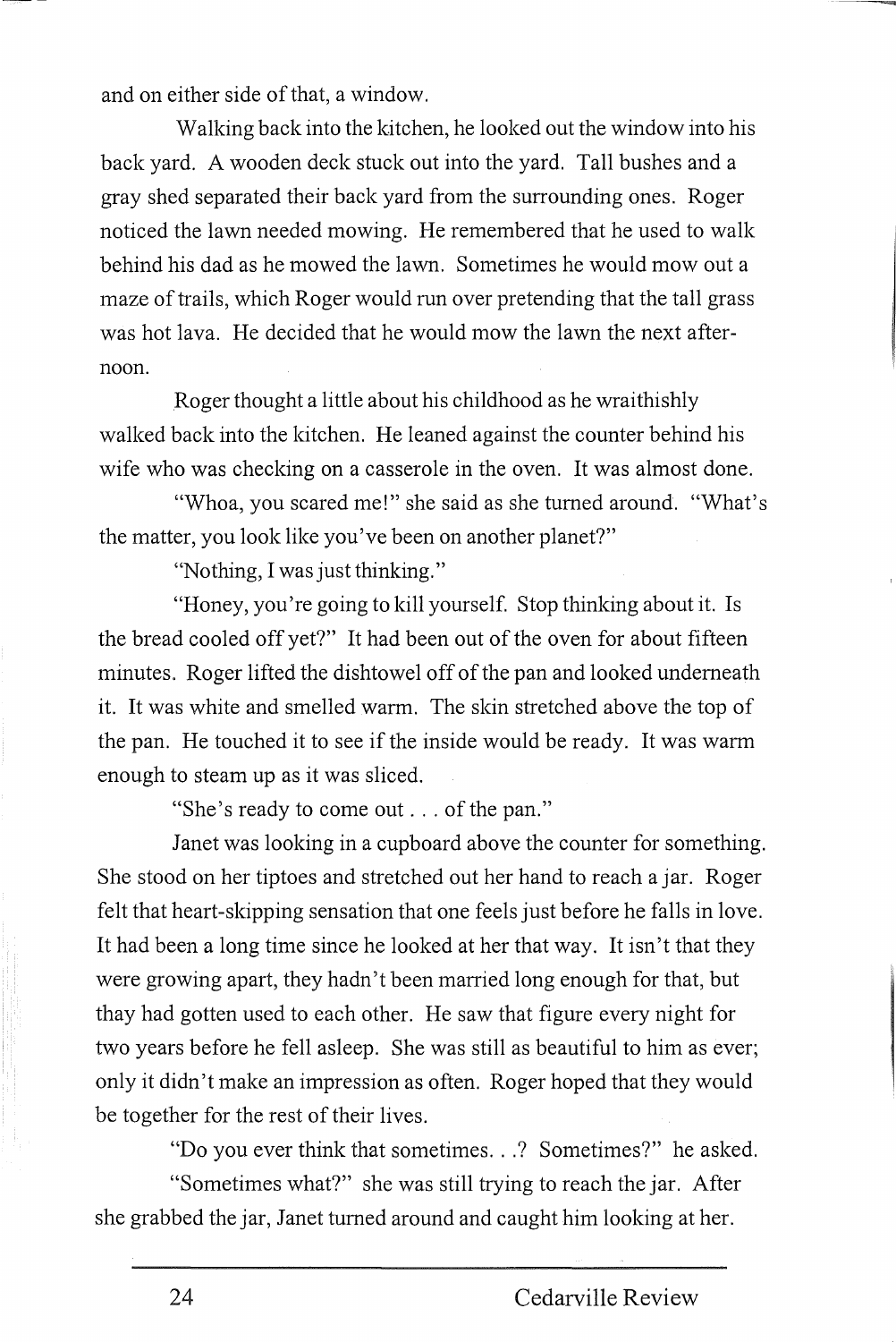There was a world behind his eyes, one that she had never been given access to. She remembered that he used to look at her like that before he asked a question that was important to him. "Wow, I haven't seen those eyes in a long time." She said smiling as she walked past him to the sink. Roger stood where he was.

"Do you think that we should see a doctor?"

"Honey, I told you not to worry about it. It takes time. Lots of people aren't successful for over a year."

"I know we've only been trying for six months, but doesn't it seem- maybe we're not doing something right." Roger stood behind his wife and hugged her around the stomach. He moved her brown hair away from her neck with his nose and kissed it.

"Could you check on the casserole?"

Roger let go, feeling a little frustrated. He opened the oven. "It's brown over the top."

"Okay, set the table then."

Roger took the plates from the cabinet and began placing them on the table.

"Forks go on the left."

"I know that."

"Don't get all fussy, you forgot last time."

Roger finished setting the table and put on his coat.

"Where are you going?"

"I'm going to get some gas, I don't want to have to bother with it tomorrow before we go shopping."

"But do you have to go now? They're going to be here in just a couple minutes."

"Look, the gas station is two blocks away. It won't hurt anything even if I'm five minutes late, and I won't have any time afterward."

"Roger, you know that I'm a horrible hostess and I don't even know them. They're your friends."

"And I know it won't be a problem if I'm not here when they arrive. Jeff and Jamie know how to make themselves at home, trust me. Besides, ifl still know Jeff, he'll be fifteen minutes late anyway."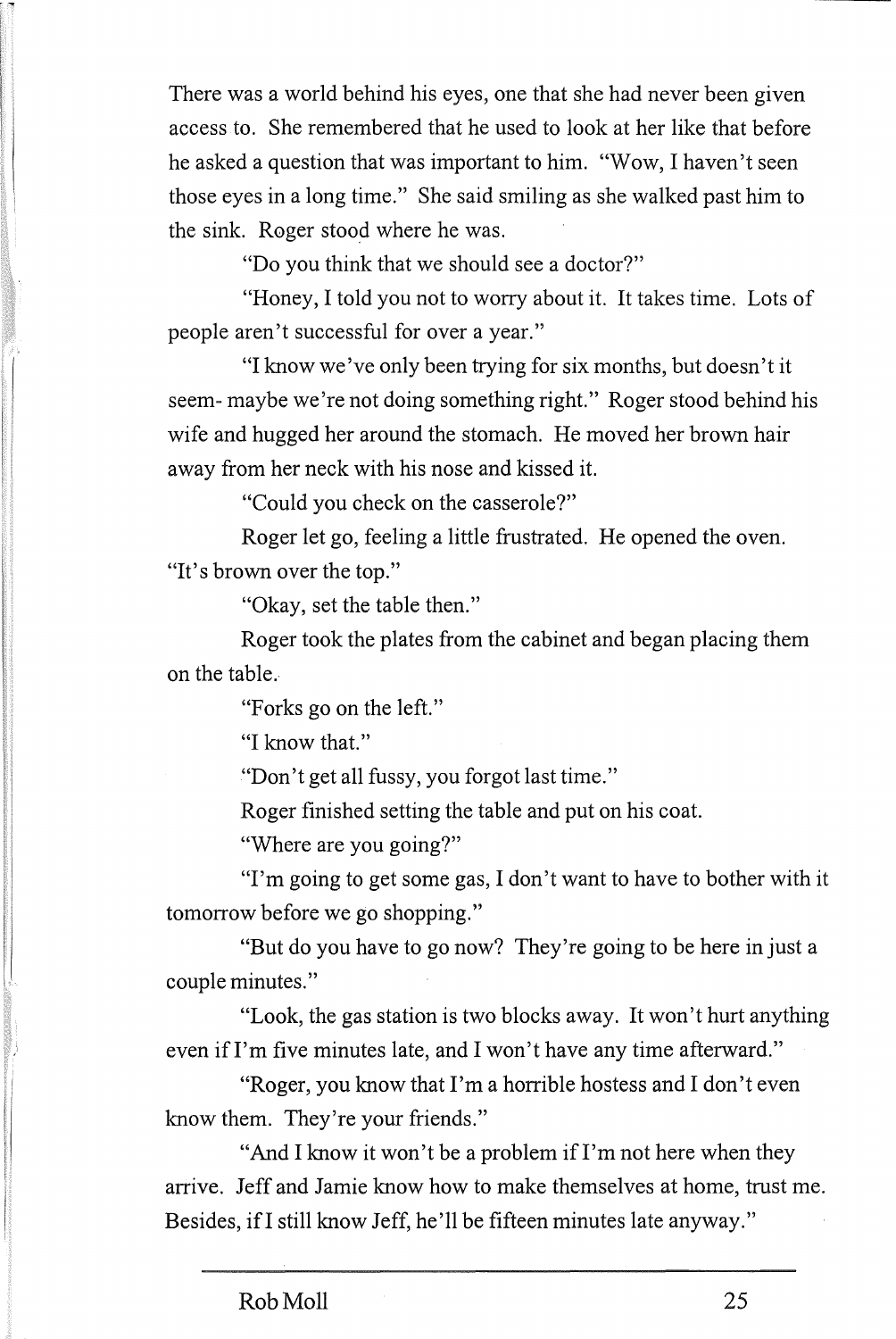"Well, just help me straighten up the kitchen."

Jeff swung his jacket over his head and poked his hands out the sleeves. "Honey, I'll have time for that when I get back. I could be filling up right now."

"Rog, just wake up extra early tomorrow. I don't want you to  $$ they're your friends. You should be here when they arrive."

She pulled a drug store receipt out of her pocket and looked at it worriedly. She crumpled it up and returned it to her pocket. She'd told Roger that she was getting groceries after work, but she stopped in the pharmacy at the grocery store. She remembered the bag she left in the back seat of the car.

"Well, how about I come with you?" she said, trying to think of a way to get the bag out of the car without her husband noticing.

"What? Then no one will be here if Jeff and Jamie come. What? I need to get out. I'm going to get gas."

"It's not that- it's just-you ... should be here when your friend arrives, that's all."

Roger buttoned his jacket. "Look honey it will take 10 minutes, I could have been back by now."

Janet didn't seem to hear. She paced across the kitchen, picking up things and rearranging them. "Should I keep the casserole in the oven till they get here?"

"Just. .. it doesn't matter. I'm going."

"Roger!"

He turned and looked at his wife in the kitchen. She was pale, and her thin hands shook inside the oven mitt, but she said nothing.

Roger walked out the door. She heard the car start and pull out of the driveway. Janet walked into the living room. On the coffee table, chips and salsa sat next to a plate of cold vegetables with white dip in the middle. She covered her face with her hands. Her hair fell around her head. She felt horrible. And now Roger would know how horrible she was. She knew that he wanted a child. And she did too, just not yet. It was too soon, there were other things to worry about besides diapers and parent-teacher meetings. When Roger brought it up six months ago it